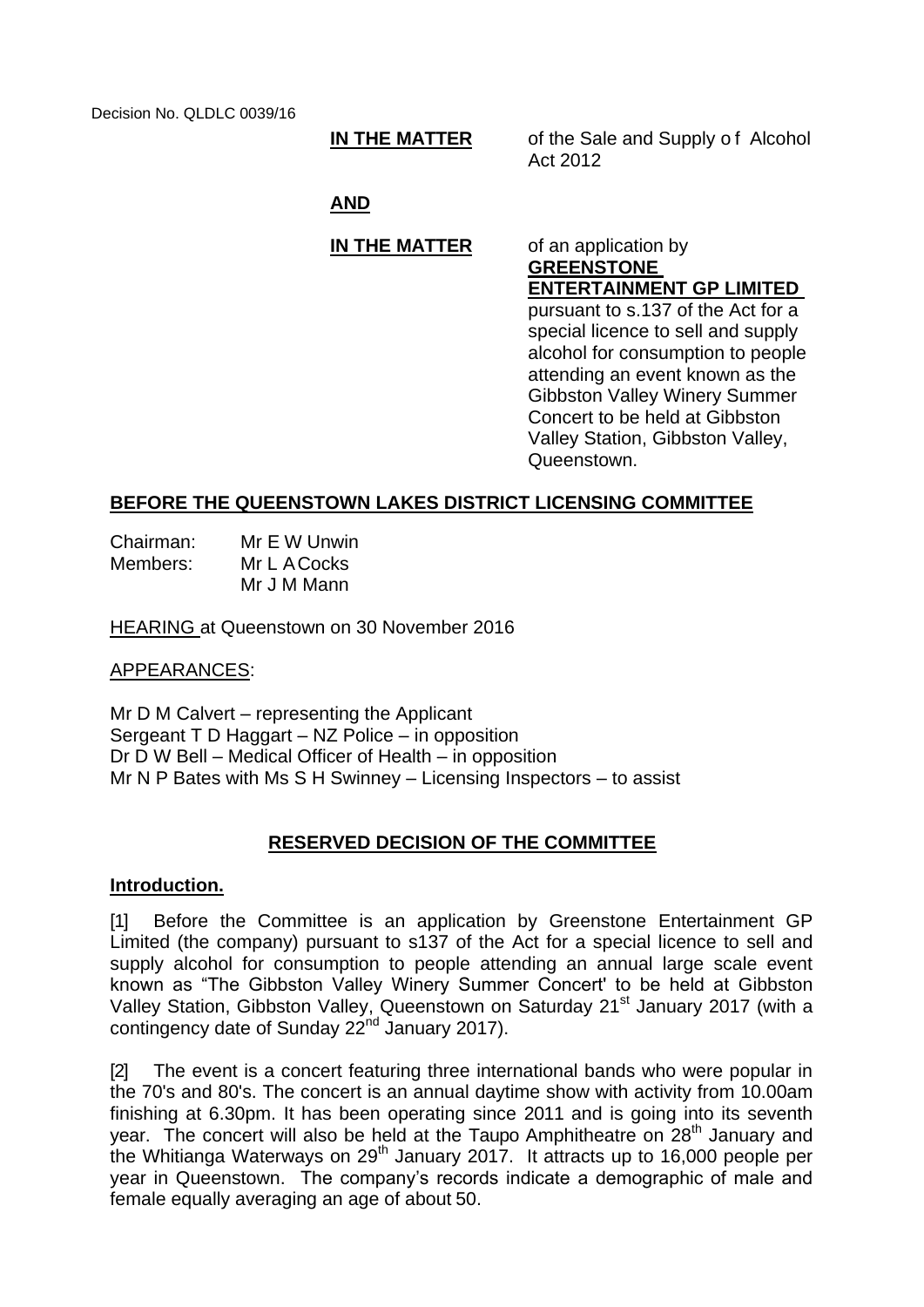[3] Up until now the reporting agencies and the applicant have reached broad agreement on the way alcohol is sold and consumed at the concert. Initially, when the event began in 2010, the agreed serve size was six cans of beer and two bottles of wine per transaction. Following that event it was agreed at the debrief meeting that the serve size be reduced to one bottle of wine rather than two. A single transaction of one bottle of wine and four cans of beer or cider has been the approved serve size ever since.

[4] When the 2014 concert was held, the number of serves remained the same but at 3.30pm, the number of drinks per transaction was reduced to four, and from that time drinks were served by wet pours only. It was following that event that the company introduced its own form of one-way door policy so that people who wish to return to their vehicles are accompanied by security.

[5] When the 2015 concert was being discussed with the Medical Officer of Health, the Police, and the Licensing Inspector, they all agreed to a serve size of four cans of beer and a bottle of wine. However, that year the organisers had agreed to try out a 375ml bottle of wine. It was agreed that the wine would be sold by wet pours from 5.00pm. During the discussion on the 2016 concert, there was opposition to the return to a 750ml bottle of wine. In a minute dated 22nd October 2015, the Committee granted the application 'on the papers'. We included our reasons as follows:

> "The committee's reasoning to allow the sale of 750ml bottles was (a) that the applicant only had a limited supply of 375ml bottles at any event, (b) 750 ml bottles had been sold at four of the past five events without serious safety issues being raised and (c) there was a condition in the special licence requiring the duty manager to meet with the Police and/or Inspector every hour and the applicant was required to follow every directive issued in respect of control over the sale and supply of alcohol and (d) given the considerable number of people attending the annual event over five years, there was no evidence of an excessive or concerning number of reported incidents"

[6] The history of this particular event is important given that the Police and Medical Officer of Health have hitherto adopted a co-operative attitude to what has become to be recognised as a successful annual event. The de-brief meeting for the 2016 concert was held on 19th May 2016. This is the meeting at which one might expect any agency concerns to be raised. The Police summary of the meeting noted that of 15,000 plus attendees, there were minimal issues including two arrests for fighting (warnings given), two sent to detox, one EBA over 400 mg, and two charges for driving over 250mg (infringement offences). The Police also noted that although the sale of 750ml bottles was not ideal there were no real issues noted from this. The Security firm reported as follows: "Overall everything went well. Crowd behaviour was good. Intoxication was low. Entry went very well. Searching was good. Police were easy to work with."

[7] This year there has been a significant change in the way the Police and Medical Officer of Health have approached the management of the event. No sound or satisfactory explanation was given for this change of attitude, but both agencies seem focused on the number of standard drinks per serve (just under 12). There was also concern with the proposed trading hours. The company sought to trade between 10.00am and 5.30pm (an hour longer than previously). However, after the Police and the Medical Officer of Health objected to this proposal, the company agreed to open at 10.30am and close at 5.00pm (the same period of time as previous years). The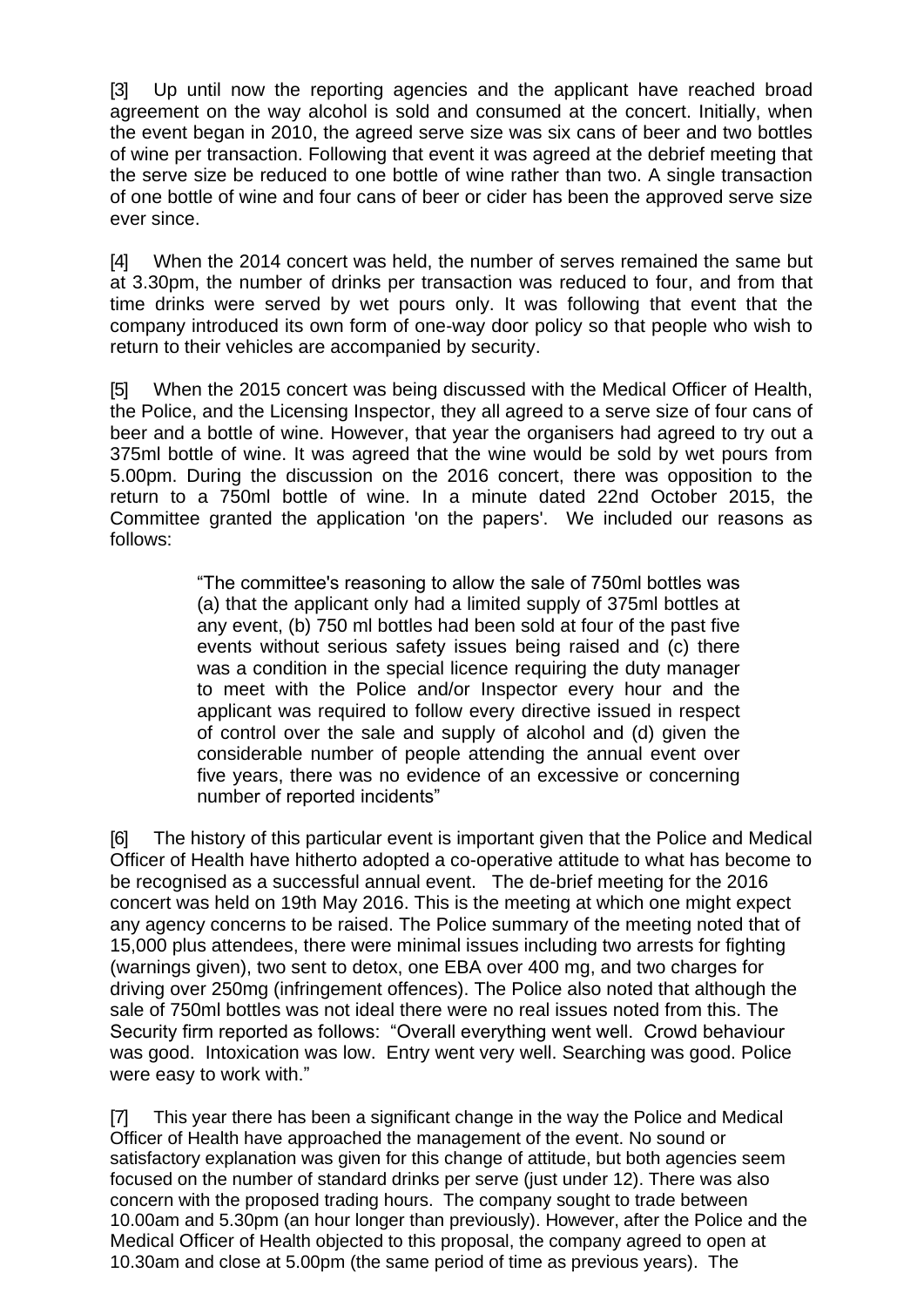remaining points of contention relate to (a) the size of the serve and (b) the company's intention to sell beer and wine unopened until 2.30pm. Because of the change of emphasis by the Police and Medical Officer of Health, the application was set down for a public hearing.

## **The Application.**

[8] Mr Calvert stated that not once in its six years of operation in three different parts of the country, has the company breached its licence conditions or served a minor or an intoxicated person. In fact in the debriefing sessions, the company has been commended for its professional operation, and there have been few recommendations for improvement. Mr Calvert impressed with his knowledge and understanding of the event. He stated that in 2016, 6046 bottles of wine were sold along with 35,964 cans of beer (including low alcohol beer) or cider. The crowd was in excess of 15,000 so that average consumption equates to 303 mls of wine per person and 2.4 cans of beer/cider over six hours. He argued that these figures supported other evidence that the serve size was not encouraging excessive consumption of alcohol.

[9] He contended that unlike other large scale events, the company manages and operates all the bars and employs staff and managers. It also directly engages the medical team and selects its preferred security company. Mr D M Calvert is the company's concert site manager. He submitted that by engaging these services directly, the company has complete control as well as first-hand knowledge of any and all issues and the ability to change things when and where necessary. He also submitted that each year the company relies on the gathered evidence and real information in order to define the company's management plans and overall operation.

[10] In particular Mr Calvert contended that for six years the company has sold unopened beer or cider at the start of the day, and they have observed the alcohol being put into chilly bins so that no-one is forced to start drinking immediately. He argued that at the start of the day, stock piling is never an issue although he accepted that drinks should be opened from 2.30pm to avoid stock piling during the closing four hours of the concert.

[11] In answer to the claim that the sale of a bottle of wine and four cans of beer or cider, may lead to excessive or inappropriate consumption, or that it was unsafe and irresponsible, Mr Calvert pointed to the lack of any significant problems referred to by the Police or other agencies at the debriefing meetings. He suggested that such a claim was based on the belief that the person making the purchase could consume all the alcohol. He submitted that most people attend the concert in groups, and pointed to the Ticketek statistics showing that on average each transaction was for 4-6 tickets.

[12] Finally, Mr Calvert spoke glowingly of the publication "Guidelines for Managing Alcohol at Large Events" produced by NZ Police and the Health Promotion Agency. He stated that over the years, the company had implemented many of the recommendations which had become part of their 'Event Management and Alcohol Management plans'. He referred in particular to Paragraph 19 on page 22 "Post event evaluation". The de-brief should identify any outstanding issues for resolution, and seek feedback for future events and prepare recommendations for future events. "A post-event review and evaluation will enable informed decisions on embracing, adapting or discarding strategies and actions". Mr Calvert gently reminded the agencies, that attendance and discussion at such a meeting was a better way to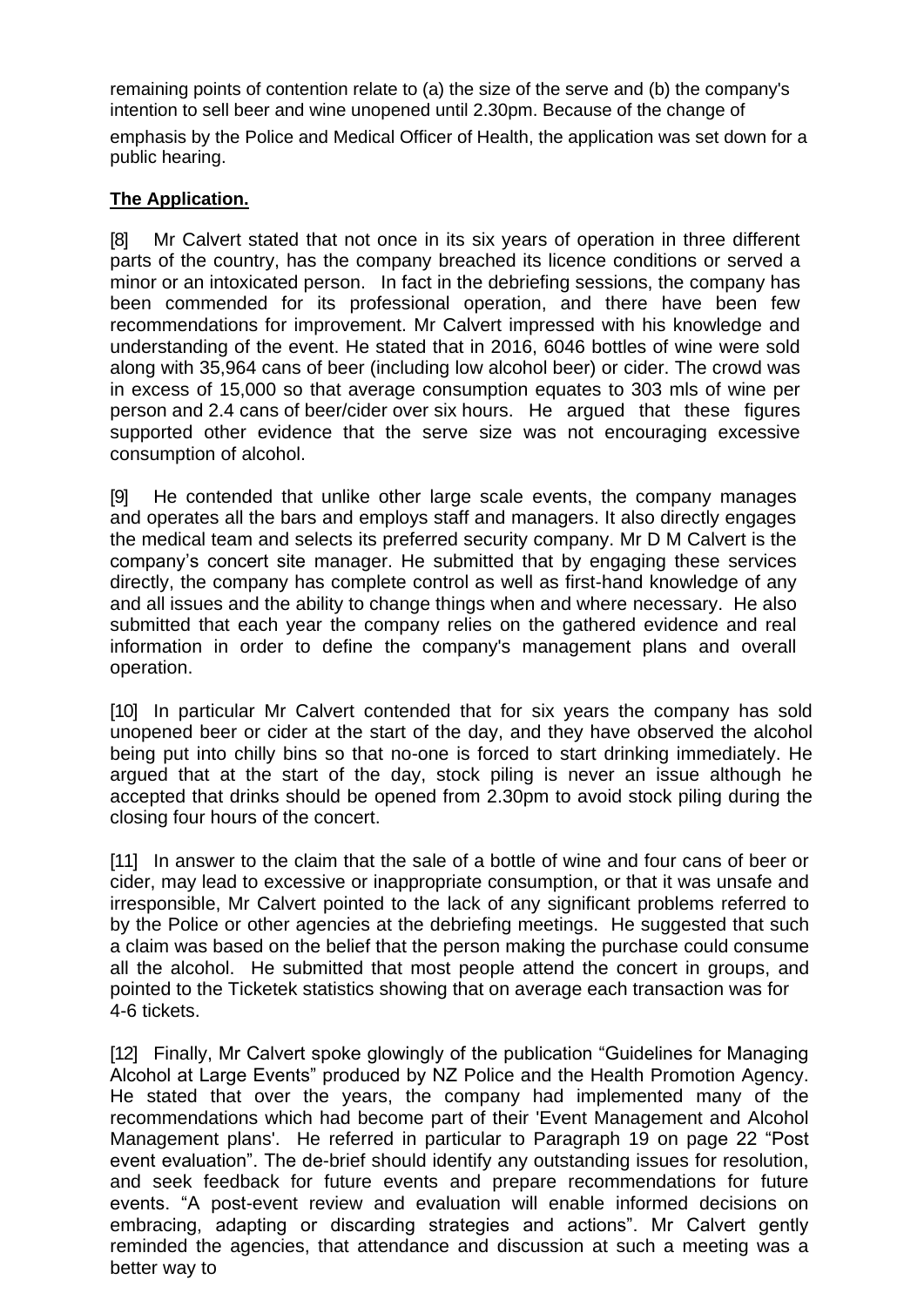resolve issues as recommended by the "Guidelines", rather than waiting for the application to be filed and lodging objections.

## *The Medical Officer of Health.*

[13] Dr Bell has been the Medical Officer of Health for the Otago and Southland districts since 1988. He argued that a single transaction as proposed by the company would be up to 12 standard drinks. He produced the document "Guidelines for Managing Alcohol and Large Events." and in particular item 11 on page 17

> "Controlling the maximum number of drinks that can be purchased at one time by unit volume is a key alcohol-control tool and should be limited to two standard drinks (or fewer) per person per purchase."

[14] Dr Bell then argued that should we permit the number of drinks per transaction that had been requested we would be setting a precedent, and might also create inconsistency with other Committees throughout the country. He also argued that it is customary for drinks to be opened at concerts. He gave his opinion that the combination of a large serve size and unopened drinks at an event lasting six hours with a festival atmosphere would encourage excessive consumption of alcohol.

## *NZ Police.*

[15] Sergeant T D Haggart opposed the number of drinks that can be purchased in the one transaction equating to just under 12 standard drinks. She argued that previous decisions had been confusing as to whether a person could purchase a bottle of wine and four cans of beer or cider or a bottle of wine or four cans. Like Dr Bell she suggested that one person could drink this amount. She also argued that the reason for small serves would be to ensure that people will have to go up to the bar more often and they can be observed and assessed.

[16] The Sergeant also used the above argument to oppose the cans of beer or cider being unopened, saying that once again the concert goers would have to go to the bar more frequently where their state of sobriety can be observed. She produced an e mail report dated 28th January 2016 from Sergeant Derek Eaton who attended the 2016 concert as the Alcohol Harm Reduction Officer. In his report the Sergeant stated that observing the crowd leaving the concert it was clear that assessing the level of intoxication is easier when people are up and walking than sitting down and socialising. Sergeant Haggart used that part of his report to support her argument. The report also contained the following:

> "The conditions of the licence were met by the organisers, Dean and Amanda, who also conducted a walk through with us during the concert."

[17] The Sergeant had gone to a great deal of trouble producing details of all alcohol related incidents that had occurred at the concert since 2013. It seemed to us slightly unfair to be presented with details of incidents that happened years ago, which had never been the subject of specific concerns or warnings at the time. Nevertheless in general terms it is noted that over the years there has been approximately one alcohol related incident for every ten thousand people who have attended.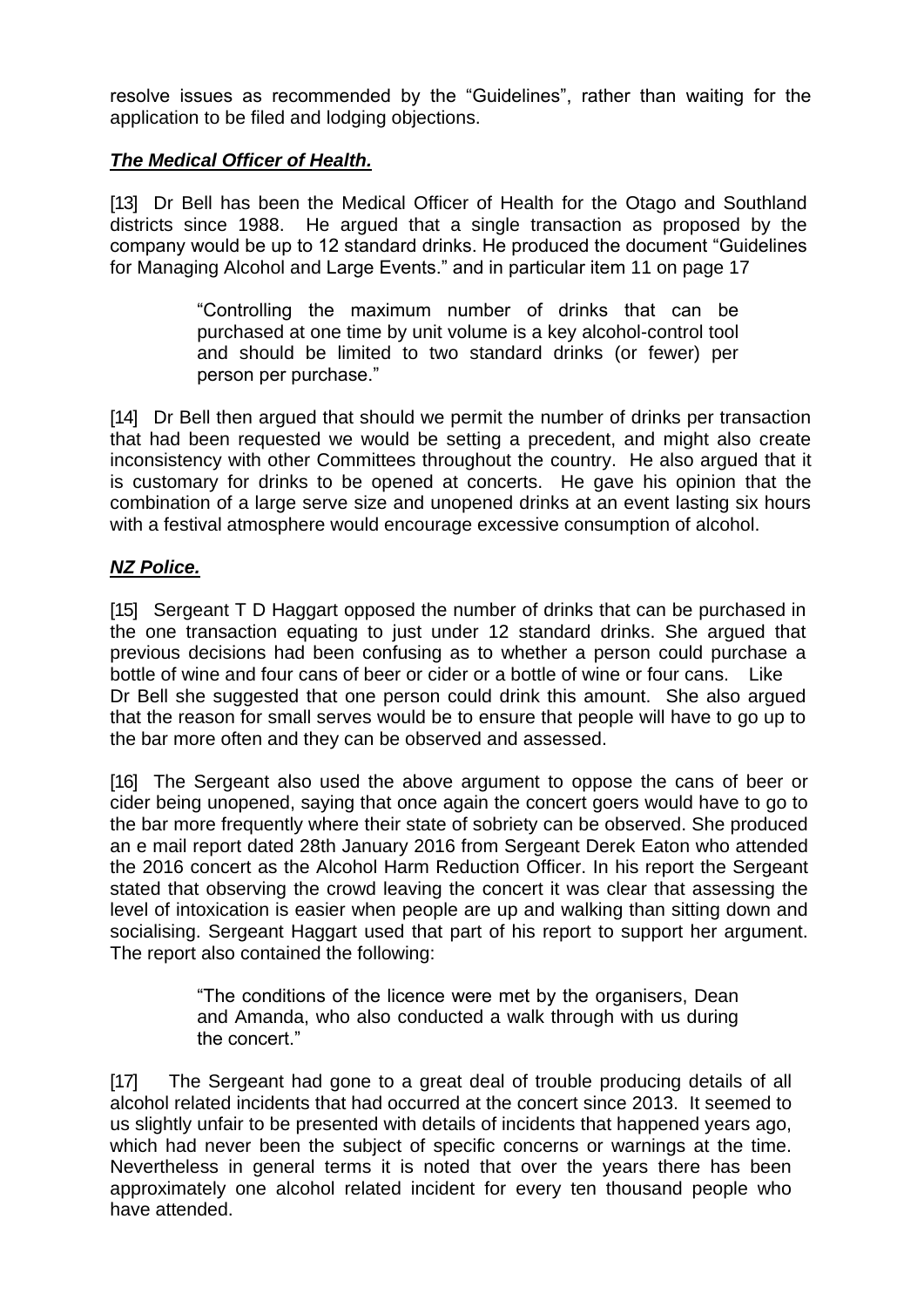## **The Licensing Inspector.**

[18] The Licensing Inspector was as usual, helpful and objective. Mr N P Bates noted that the company's suitability was not in question for the proposed event. He suggested that the issue is whether the application in all its detail meets the Act's objects. He noted that at the de-brief for the 2016 concert, no concern was raised by any of the parties in relation to the size of the serves. He suggested that the serving of unopened cans was subjective and noted the difference of opinion within NZ Police in that the Police in Taupo supported the proposal to serve unopened cans until 4.00pm. He submitted that unlike previous years, there would now be an hour and a half (rather than an hour) when the concert would be ending during which time no alcohol would be sold or served.

[19] This year the company is introducing an "Express Pass" for a limit of 3000 people. They will be able to enter the venue from 10.00am rather than 11.00am. Mr Bates pointed out that the holders of the express pass will be able to access the bars from 10.30am whereas the vast majority of the concert goers will effectively have half an hour's less ability to drink than previous years.

## **The Committee's Decision and Reasons.**

[20] There are 12 criteria set out in s.142 of the Act to which the committee must have regard when considering the application. There is no need for us to outline these criteria because the company ticks all the boxes. It has an excellent Alcohol Management Plan which has evolved over the years as experience and knowledge has been gained. In addition the Act provides for additional requirements for large scale events (S.143), and once again the company is compliant. We think that Mr Bates is right when he suggested that the issue is whether the objects of the Act as set out in s.4 will be compromised if the event proceeds as planned.

[21] We start from the principle that it is legal to sell alcohol under licence, and it is legal to consume it. The object of the Act is that the sale and consumption of alcohol shall be undertaken safely and responsibly. Where is there evidence of any lack of safety or irresponsibility? "Res ipsa loquitur". The second object is that the harm caused by excessive or inappropriate consumption of alcohol should be minimised. The steps taken by the company are contained in the Alcohol Management Plan and once again we are indebted to Mr Calvert who pointed out section 7 on page 12 of the 'Guidelines'.

> "Despite the best measures, people can still become intoxicated and need help. It is important to provide safe areas where they can be cared for by trained and experienced professionals."

[22] Dr Bell opined that if the serve sizes remain the same, and cans are not opened when selling starts at 10.30am, then excessive consumption is encouraged. But there is no evidence to support his opinion. Indeed all the evidence points in the opposite direction. It is a fair point to compare the situation to an 18 year old who is legally able to purchase five bottles of spirits from an off-licence which are going to be consumed in an unsupervised environment.

[23] We think that the decision not to open the cans initially is a good one, and encourages people only to drink when they want to, rather than when they have to. It is a tried and true method that has worked for six years. The company takes the view that as the day progresses there will be a greater potential to stockpile drinks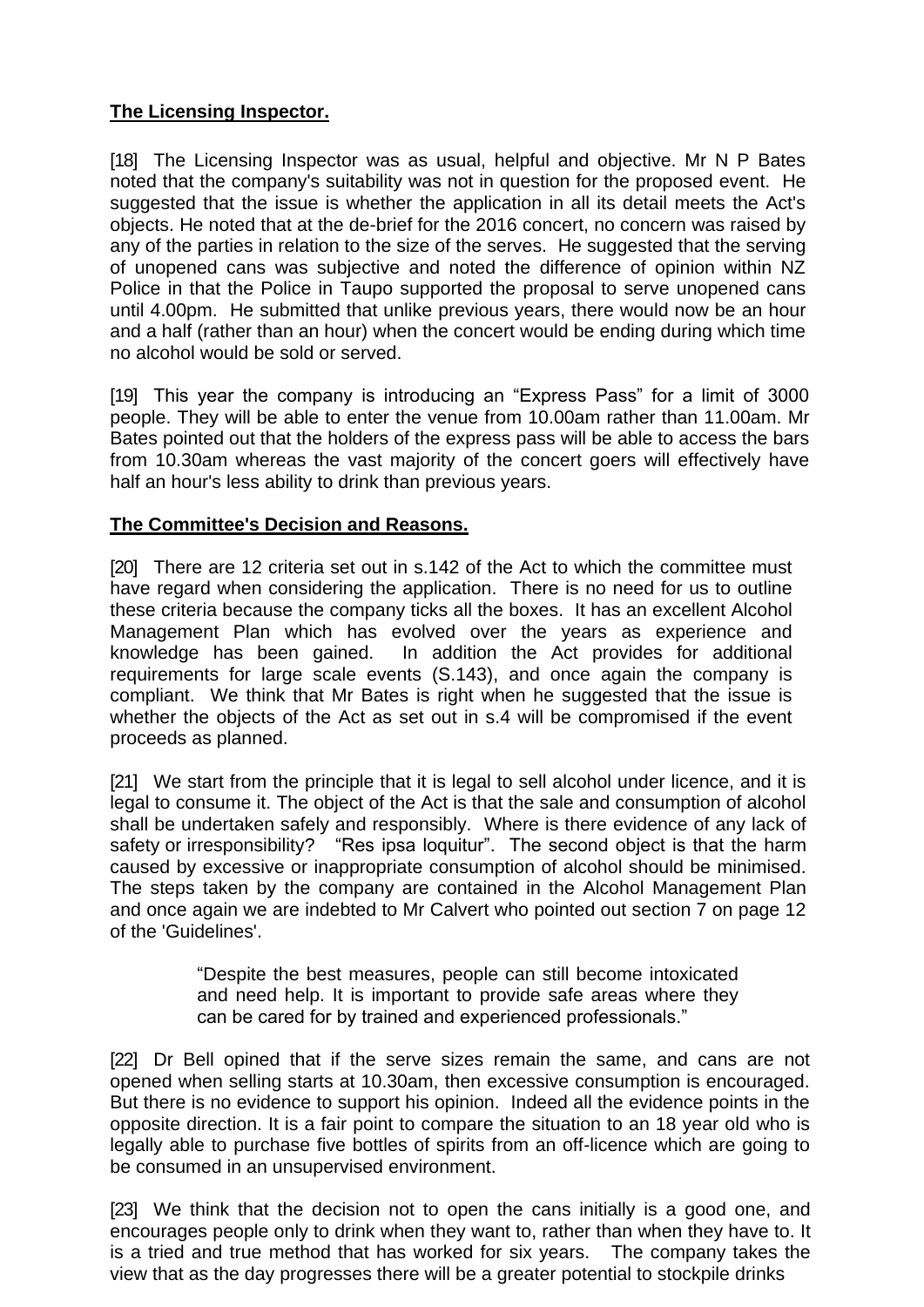nearer to the anticipated closing of the bar, hence the decision to go to wet pours.

[24] There are a number of aspects to this concert that sets it apart from other events. It starts in the morning and finishes in daylight. The average age of the concert goers is in the 50's. It has been successfully and professionally run for six years without reported concerns. People attend the concert in groups. They are used to purchasing wine and beer or cider and placing the items in their chillers to enjoy as the day progresses. It is held in countryside surroundings and is special to the Gibbston Valley. It is a model of its kind on how to behave and enjoy a concert.

[25] One of the relevant paragraphs in the "Guidelines for Managing Alcohol at Large Events" was referred to by Mr Calvert. It is on page 2 under Aims and Objectives and reads as follows:

> "The guidelines (including the Standard Guidelines on page 12) are not intended to be prescriptive – they simply provide useful advice, guidance and recommendations for people planning alcohol management at large events.

> The guidelines also assist regulators in a similar way, but are not intended to prevent decisions on an event case-by-case basis."

[26] It is incorrect if not unreasonable (a) to compare this event with "Rhythm and Alps" or the "Rugby World Cup" as was done by the Medical Officer of Health and the Police respectively, or (b) to suggest that a precedent will be set if the application is granted in its present form. This is a 'soft' event where there are little or no overt signs of intoxication. It is well managed by a company which is always on the lookout for ways of improving its systems. The company is entitled to ask whether anything happened at the last concert which might have persuaded the Medical Officer of Health and the Police to oppose the application.

[27] One of the features of the new Act is the establishment of territorial committees who are deemed to have sufficient knowledge of local conditions to make decisions that may differ from the decisions of other committees. In other words, national consistency while desirable is not the 'Holy Grail'. As is stated above in the 'Guidelines" decisions are encouraged on a case-by-case basis.

[28] What is of vital importance in this application is the provision contained in the conditions of the licence that the duty manager must meet hourly with Police or the Liquor Licensing Inspector or when requested during the event, and must follow any directives of the Police officer in charge of the event or the Liquor Licensing Inspector in respect of controls regarding the sale and supply of alcohol. In our view this provision is the ultimate safety valve welcomed by the company in the spirit in which it has been formulated.

[29] It is for these reasons that we have decided to grant the application in its original form. The only issue for us was whether to reduce the serve size at 2.30pm to one bottle or four cans. That may be a matter for consideration at the next debriefing meeting. We thank the respective parties for their contribution to the issues raised at the hearing. Leave is granted to any party to seek clarification on any aspect of this decision or the conditions of the licence which are confirmed below:

1. Alcohol may be sold or supplied for consumption on the premises only on the following day and hours: Saturday 21 January 2017 (with contingency